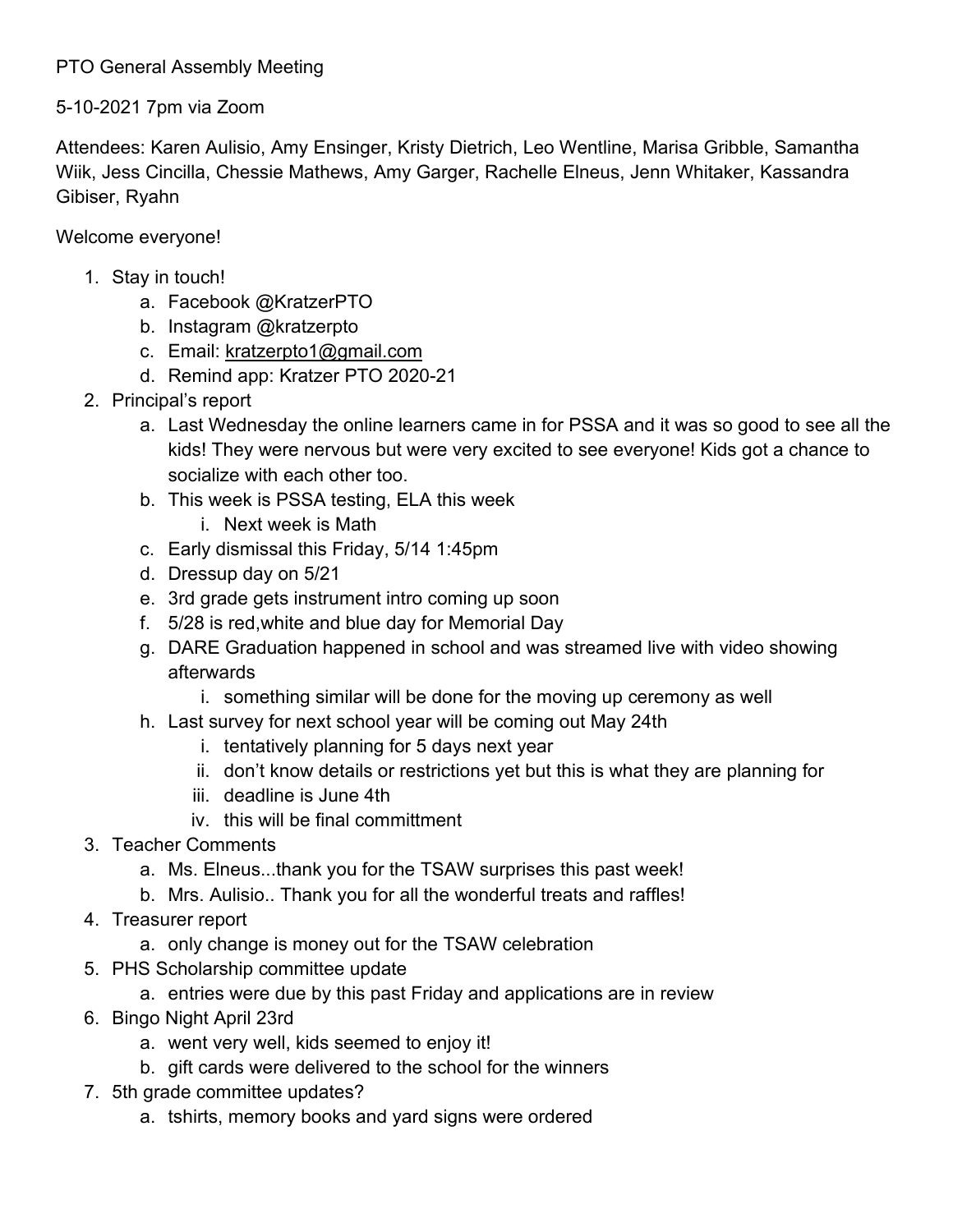- i. there are 70 signs that were requested but there are extras for kids who didn't sign up
- ii. will work with Mrs. Aulisio to get the kids who didn't request them
- b. KOna Ice day during last week of school for 5th graders Monday June 7th
- c. For the virtual kids they will get a Rita's gift card
- 8. Flocking the school? Sign?
	- a. do it!! put it out for the Kona Ice day? (June 7th)
- 9. TSAW May 3-7th
	- a. snacks and treats provide to staff
	- b. daily raffle baskets
	- c. chalk night and signs
- 10.Food Truck Thursday June 3rd 5-7pm
	- a. Molinaro Drive near basketball court
	- b. Chicken or the Egg
	- c. Smokehouse food truck
	- d. Kona Ice
	- e. park in Kratzer and walk through the path



11.Open forum/questions??

f.

- 12.PTO Ice Pop Day Tuesday June 8th
- 13.June 11th will be the last day of school, e-learning day
- 14.Restrictions may be reduced around May 31st but district will keep all guidelines in place until the end of the year
- 15.Next Meeting Tuesday, June 8th@7pm on Zoom!
	- a. tentative, only if needed
- 16.Ms. Elneus sending info about the Super Science reader for reimbursement?
- 17.Thank you for coming!!! We appreciate you joining us tonight!!

18.

Friday, 4/23 dress up! favorite sport day

Friday 4/23 family fun night BINGO